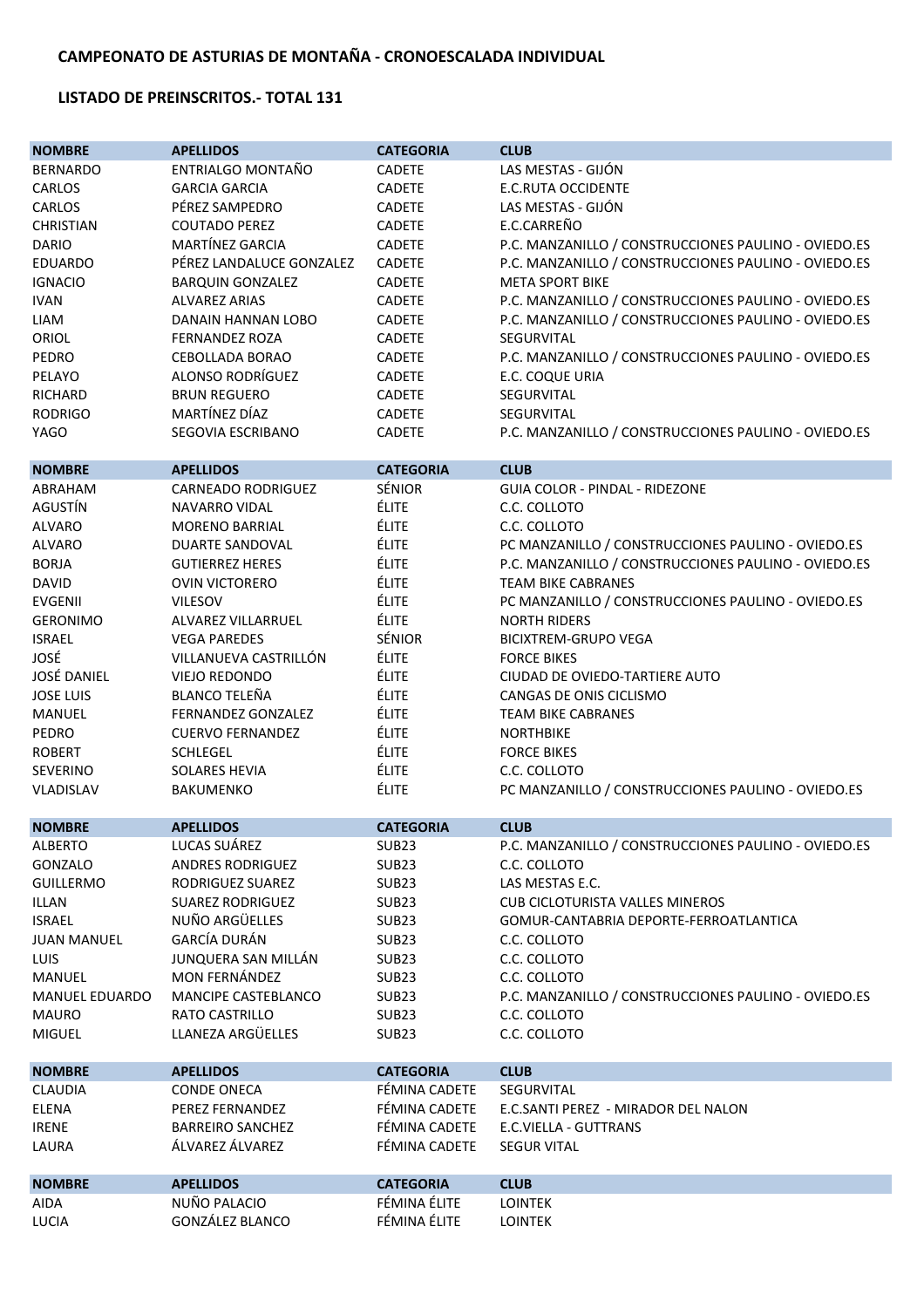| <b>ROCIO</b>                        | <b>GAMONAL FERRERA</b>                 | FÉMINA ÉLITE     | C <sub>2</sub> C                              |
|-------------------------------------|----------------------------------------|------------------|-----------------------------------------------|
| <b>NOMBRE</b>                       | <b>APELLIDOS</b>                       | <b>CATEGORIA</b> | <b>CLUB</b>                                   |
| CANDELA                             | GARCÍA GARCÍA                          | FÉMINA JUNIOR    | E.C.VIELLA - GUTTRANS                         |
| <b>CINTIA</b>                       | SARIEGO MARCOS                         | FÉMINA JUNIOR    | E.C.VIELLA - GUTTRANS                         |
| PAULA                               | DÍAZ LÓPEZ                             | FÉMINA JUNIOR    | E.C. VIELLA                                   |
| <b>NOMBRE</b>                       | <b>APELLIDOS</b>                       | <b>CATEGORIA</b> | <b>CLUB</b>                                   |
| ABRAHAM                             | <b>CALLEJA RATO</b>                    | <b>JUNIOR</b>    | E.C. SANTI PEREZ-MIRADOR DEL NALON            |
| <b>ALEJANDRO</b>                    | HEREDIA GÓMEZ                          | <b>JUNIOR</b>    | LAS MESTAS - GIJÓN                            |
| <b>ALEJANDRO</b>                    | <b>IGLESIAS GARCÍA</b>                 | <b>JUNIOR</b>    | CIUDAD DE OVIEDO-TARTIERE AUTO                |
| <b>BALTASAR</b>                     | <b>GONZALEZ RODRIGUEZ</b>              | <b>JUNIOR</b>    | CANGAS DE ONIS CICLISMO                       |
| DANIEL                              | SANTIAGO FERNÁNDEZ                     | <b>JUNIOR</b>    | LAS MESTAS - GIJÓN                            |
| <b>DIEGO</b>                        | ÁLVAREZ PIÑEIRO                        | <b>JUNIOR</b>    | LAS MESTAS - GIJÓN                            |
| <b>DIEGO</b>                        | PEREZ FERNANDEZ                        | <b>JUNIOR</b>    | LA PATRIA HISPANA                             |
| <b>DIEGO</b>                        | <b>QUINTANA REDRUELLO</b>              | <b>JUNIOR</b>    | E.C.RUTA OCCIDENTE                            |
| <b>DIEGO</b>                        | ALONSO DE LAMO                         | <b>JUNIOR</b>    | CIUDAD DE OVIEDO-TARTIERE AUTO                |
| <b>FRANCISCO JOSÉ</b>               | MARTÍNEZ DÍAZ                          | <b>JUNIOR</b>    | E.C. SANTI PEREZ-MIRADOR DEL NALON            |
| <b>GERMÁN</b>                       | <b>CUERVO ANTÓN</b>                    | <b>JUNIOR</b>    | PATRIA HISPANA                                |
| <b>IVÁN</b>                         | <b>MOLINA LLANO</b>                    | <b>JUNIOR</b>    | CIUDAD DE OVIEDO-TARTIERE AUTO                |
| <b>JOSÉ MIGUEL</b>                  | MIRANDA ÁLVAREZ                        | <b>JUNIOR</b>    | LAS MESTAS - GIJÓN                            |
| <b>JUAN ABEL</b>                    | <b>GARCÍA GUTIERREZ</b>                | <b>JUNIOR</b>    | <b>E.C.RUTA OCCIDENTE</b>                     |
| <b>MARCO</b>                        | RODRÍGUEZ LÓPEZ                        | <b>JUNIOR</b>    | CIUDAD DE OVIEDO-TARTIERE AUTO                |
| <b>MATEO</b>                        | <b>MONTES GARCIA</b>                   | <b>JUNIOR</b>    | E.C. SANTI PEREZ - MIRADOR DEL NALON          |
| <b>MIGUEL</b>                       | SUÁREZ ALVAREZ                         | <b>JUNIOR</b>    | CIUDAD DE OVIEDO-TARTIERE AUTO                |
| PABLO                               | DÍEZ LÓPEZ                             | <b>JUNIOR</b>    | LAS MESTAS - GIJÓN                            |
| PABLO                               | <b>HERRERO GARCÍA</b>                  | <b>JUNIOR</b>    | LAS MESTAS - GIJÓN                            |
| PABLO                               | <b>QUESADA ARANDA</b>                  | <b>JUNIOR</b>    | LAS MESTAS - GIJÓN                            |
| PABLO                               | SUÁREZ VIGIL                           | <b>JUNIOR</b>    | CIUDAD DE OVIEDO-TARTIERE AUTO                |
| <b>VICTOR MANUEL</b>                | DIAZ GARCIA                            | <b>JUNIOR</b>    | E.C SANTI PEREZ-MIRADOR DEL NALON             |
| <b>VINICIUS</b>                     | FERREIRA DÍAS                          | <b>JUNIOR</b>    | C. E. C. LAS MESTAS                           |
|                                     |                                        |                  |                                               |
| <b>NOMBRE</b>                       | <b>APELLIDOS</b>                       | <b>CATEGORIA</b> | <b>CLUB</b>                                   |
|                                     |                                        |                  |                                               |
| <b>AITOR</b>                        | REDONDO SANTIAGO                       | MA-30            | <b>CC LUGONES</b>                             |
| <b>ALEJANDRO</b>                    | RODRIGUEZ GRANDIO                      | MA-30            | <b>MMR BIKES</b>                              |
| ANGEL                               | <b>MARTINEZ SANCHEZ</b>                | MA-30            | <b>META SPORT BIKE</b>                        |
| ANGEL                               | <b>GARCÍA DE CASTRO</b>                | MA-30            | CICLORIOSECO                                  |
| <b>CARLOS FRANCISCO</b>             | SANCHEZ SUAREZ                         | MA-30            | <b>MMR BIKES</b>                              |
| <b>DIEGO</b>                        | PEÑA UZ                                | MA-30            | <b>BICIXTREM GRUPO VEGA</b>                   |
| EFRÉN                               | VÁZQUEZ MARTINS                        | MA-30            | <b>BICIXTREM-GRUPO VEGA</b>                   |
| <b>FRANCISCO</b>                    | <b>CUETARA FERNANDEZ</b>               | MA-30            | <b>BICIXTREM-GRUPO VEGA</b>                   |
| <b>IGNACIO</b>                      | <b>GILBERT MARTÍNEZ</b>                | MA-30            | TANDEM-SPORT, C.C.                            |
| <b>IVAN</b>                         | <b>FUERTES FDEZ</b>                    | MA-30            | <b>GUIA COLOR-PINDAL-RIDEZONE</b>             |
| <b>IVAN</b>                         | TRECEÑO ALVAEZ                         | MA-30            | <b>CICLOS FRAN</b>                            |
| <b>JAVIER</b>                       | ROTELLA GARCÍA                         | MA-30            | CERVEZA CALEYA                                |
| <b>JAVIER</b>                       | GONZÁLEZ RODRÍGUEZ                     | MA-30            | <b>BICIXTREM-GRUPO VEGA</b>                   |
| <b>JAVIER ALBERTO</b>               | NATAL FERNANDEZ                        | MA-30            | CC COLLOTO                                    |
| <b>JOSE ANTONIO</b>                 | CASTILLA MENENDEZ<br><b>CUE BERRIO</b> | MA-30            | CERVEZA CALEYA<br><b>CLUB CICLISTA ALTTUD</b> |
| <b>JOSE LUIS</b>                    | ALVAREZ BERMEJO                        | MA-30            | <b>DEBRA</b>                                  |
| <b>JOSÉ MARCOS</b><br><b>JUAN L</b> | DIAZ BERMUDEZ                          | MA-30<br>MA-30   | <b>FIERROS BIKE</b>                           |
| <b>JUAN MANUEL</b>                  | <b>CUE BERRIO</b>                      | MA-30            | <b>CLUB CICLISTA ALTTUD</b>                   |
| <b>JULIO CESAR</b>                  | <b>FERNANDEZ RODRIGUEZ</b>             | MA-30            | <b>CICLORIOSECO</b>                           |
| <b>LUIS</b>                         | MAGARIÑO VIOR                          | MA-30            | C. C. LUGONES                                 |
| MANUEL                              | PANDO MIER                             | MA-30            | LINEA DE META                                 |
| <b>MARIO</b>                        | <b>CLAVERO REBOLLO</b>                 | MA-30            | <b>CCSARIEGOBIKE</b>                          |
| NOÉ                                 | RODRÍGUEZ FERNÁNDEZ                    | MA-30            | SANTI PEREZ-MIRADOR DEL NALÓN                 |
| PABLO                               | <b>TURRADO CAMPAL</b>                  | MA-30            | ASTURMASTER-AVIRSA                            |
| PABLO                               | ROCES SANCHEZ                          | MA-30            | <b>CARLOS BARREDO P.C</b>                     |
| PABLO                               | RODRÍGUEZ LÓPEZ                        | MA-30            | <b>LUGONES</b>                                |
| <b>RODRIGO</b>                      | RODRIGUEZ FERNANDEZ                    | MA-30            | LÍNEA DE META                                 |
| <b>NOMBRE</b>                       | <b>APELLIDOS</b>                       | <b>CATEGORIA</b> | <b>CLUB</b>                                   |
| CARLOS                              | <b>CUENCA FERNANDEZ</b>                | MA-40            | CERVEZA CALEYA                                |